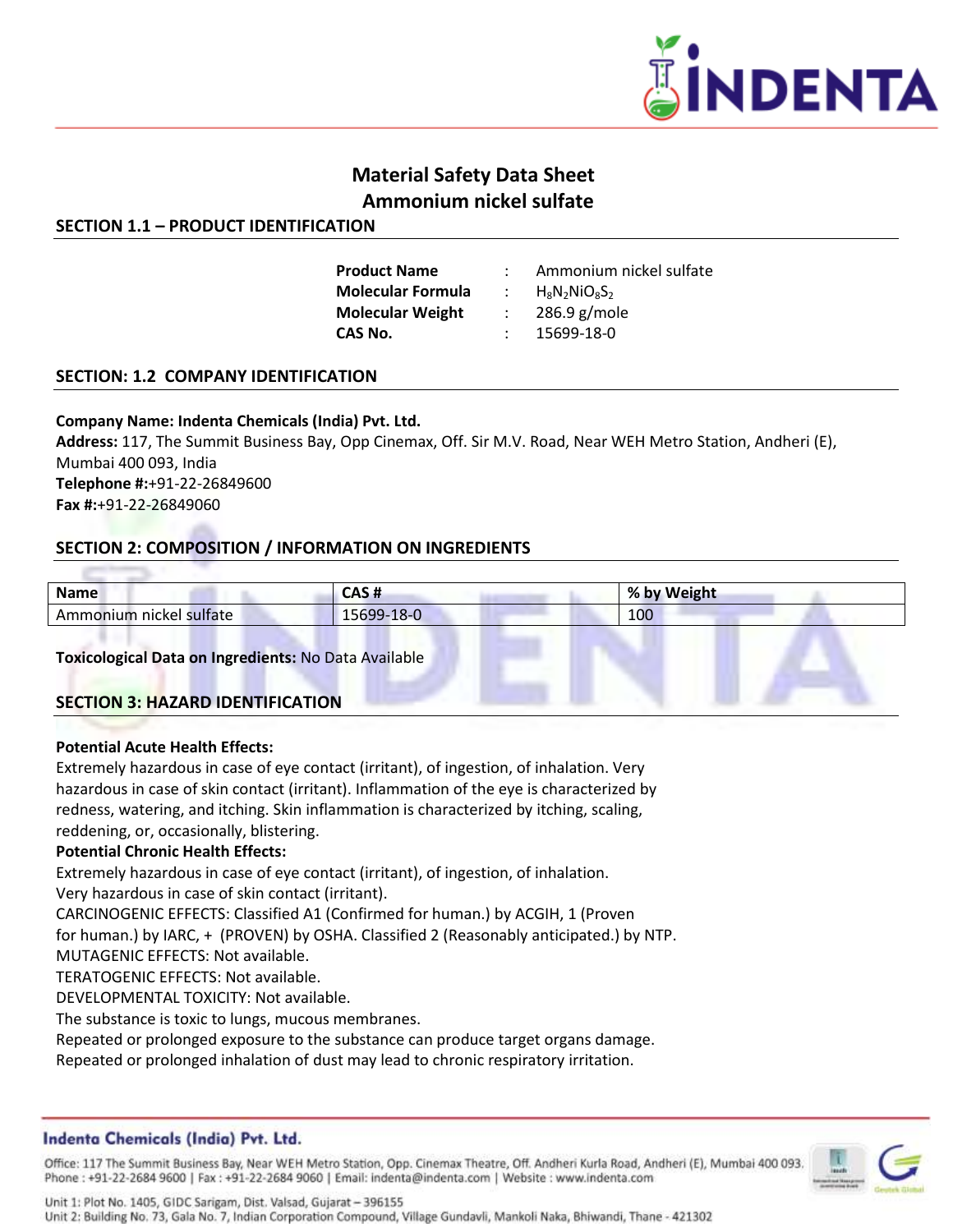## **4.1 Description of first-aid measures**

#### **If inhaled**

Allow the victim to rest in a well ventilated area. Seek immediate medical attention.

#### **In case of skin contact**

After contact with skin, wash immediately with plenty of water. Gently and thoroughly wash the contaminated skin with running water and non-abrasive soap. Be particularly careful to clean folds, crevices, creases and groin. Cold water may be used. Cover the irritated skin with an emollient. If irritation persists, seek medical attention.

#### **Serious Skin Contact:**

Wash with a disinfectant soap and cover the contaminated skin with an anti-bacterial cream. Seek immediate medical attention.

#### **In case of eye contact**

Check for and remove any contact lenses. Immediately flush eyes with running water for at least 15 minutes, keeping eyelids open. Cold water may be used. Do not use an eye ointment. Seek medical attention.

#### **If swallowed**

Do not induce vomiting. Examine the lips and mouth to ascertain whether the tissues are damaged, a possible indication that the toxic material was ingested; the absence of such signs, however, is not conclusive. Loosen tight clothing such as a collar, tie, belt or waistband. If the victim is not breathing, perform mouth-to-mouth resuscitation. Seek immediate medical attention.

# **SECTION 5: FIRE AND EXPLOSION DATA**

**Flammability of the Product:** Non-flammable. **Auto-Ignition Temperature:** Not applicable. **Flash Points:** Not applicable. **Flammable Limits:** Not applicable. **Products of Combustion:** Not available. **Fire Hazards in Presence of Various Substances:** Not applicable. **Explosion Hazards in Presence of Various Substances:** Risks of explosion of the product in presence of mechanical impact: Not available. Risks of explosion of the product in presence of static discharge: Not available. **Fire Fighting Media and Instructions:** Not applicable. **Special Remarks on Fire Hazards:** Not available. **Special Remarks on Explosion Hazards:** Not available.

## **SECTION 6: ACCIDENTAL RELEASE MEASURES**

## **Small Spill:**

Use appropriate tools to put the spilled solid in a convenient waste disposal container. Finish cleaning by spreading water on the contaminated surface and dispose of according to local and regional authority requirements.

## **Large Spill:**

Use a shovel to put the material into a convenient waste disposal container. Finish cleaning by spreading water on the contaminated surface and allow to evacuate through the sanitary system. Be careful that the product is not present at a concentration level above TLV. Check TLV on the MSDS and with local authorities.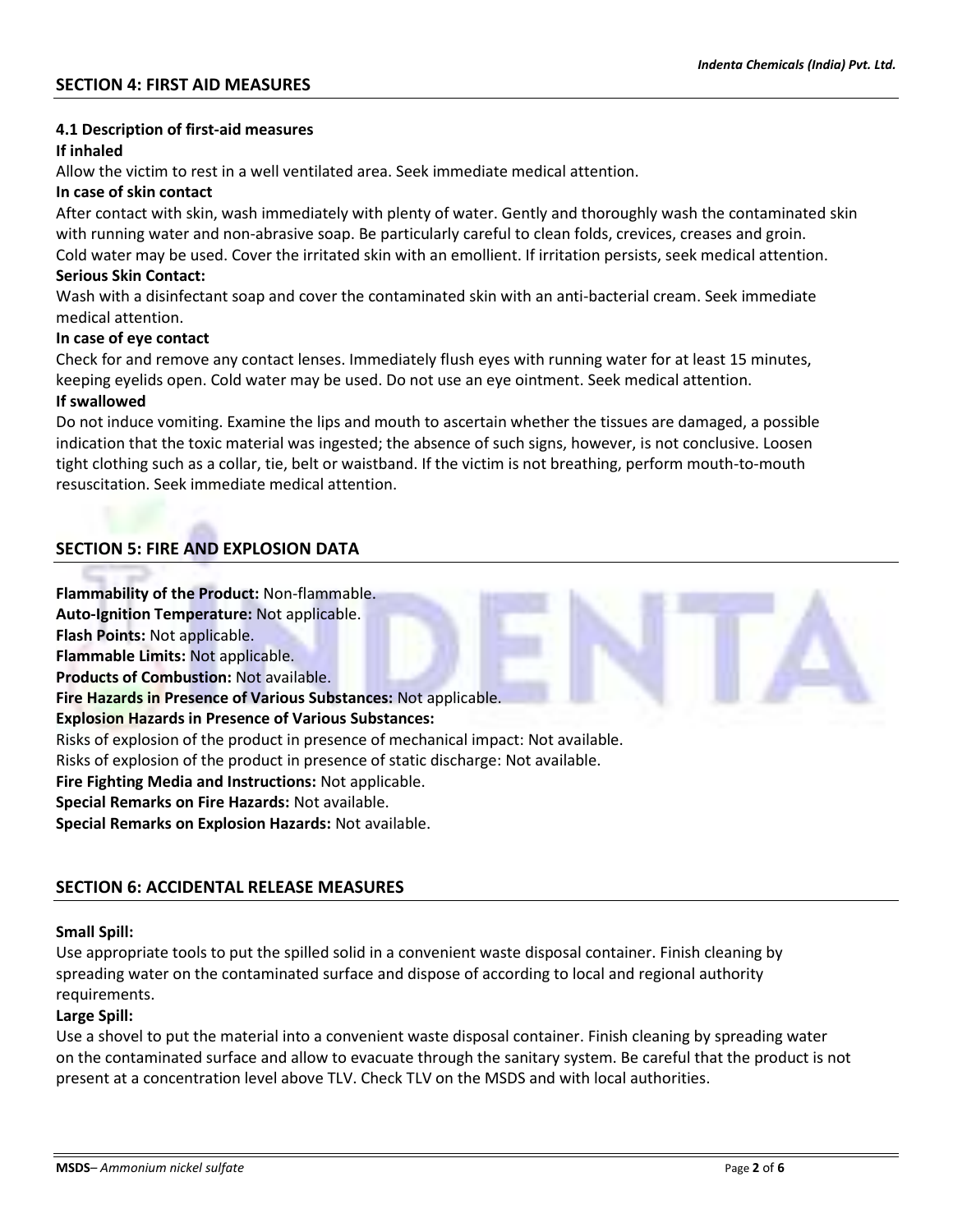# **SECTION7: HANDLING AND STORAGE**

#### **Precautions:**

Keep locked up Do not ingest. Do not breathe dust. In case of insufficient ventilation, wear suitable respiratory **equipment If ingested, seek medical advice immediately and show the container or the label. Avoid contact with** skin and eyes

#### **Storage:**

Carcinogenic, teratogenic or mutagenic materials should be stored in a separate locked safety storage cabinet or room.

# **SECTION 8: EXPOSURE CONTROL / PERSONAL PROTECTION**

#### **Engineering Controls:**

Use process enclosures, local exhaust ventilation, or other engineering controls to keep airborne levels below recommended exposure limits. If user operations generate dust, fume or mist, use ventilation to keep exposure to airborne contaminants below the exposure limit.

#### **Personal Protection:**

Splash goggles. Lab coat. Dust respirator. Be sure to use an approved/certified respirator or equivalent. Gloves.

#### **Personal Protection in Case of a Large Spill:**

Splash goggles. Full suit. Dust respirator. Boots. Gloves. A self contained breathing apparatus should be used to avoid inhalation of the product. Suggested protective clothing might not be sufficient; consult a specialist BEFORE handling this product.

#### **Exposure Limits:**

TWA: 0.1 (mg/m3) Consult local authorities for acceptable exposure limits.

## **SECTION 9: PHYSICAL AND CHEMICAL PROPERTIES**

#### **9.1 Information on basic physical and chemical properties**

| a) Appearance                | Form: Solid (Crystalline solid) |  |
|------------------------------|---------------------------------|--|
|                              | Color: Green                    |  |
| b) Odor                      | No data available               |  |
| c) Odor Threshold            | No data available               |  |
| d) pH                        | No data available               |  |
| e) Melting                   |                                 |  |
| point/freezing point         | No data available               |  |
| f) Initial boiling point     |                                 |  |
| and boiling range            | No data available               |  |
| g) Flash point               | No data available               |  |
| h) Evaporation rate          | No data available               |  |
| i) Flammability (solid, gas) | No data available               |  |
| j) Upper/lower               |                                 |  |
| flammability or              |                                 |  |
| explosive limits             | No data available               |  |
| k) Vapor pressure            | No data available               |  |
| I) Vapor density             | No data available               |  |
| m) Relative density          | No data available               |  |
| n) Water solubility          | Soluble in cold water.          |  |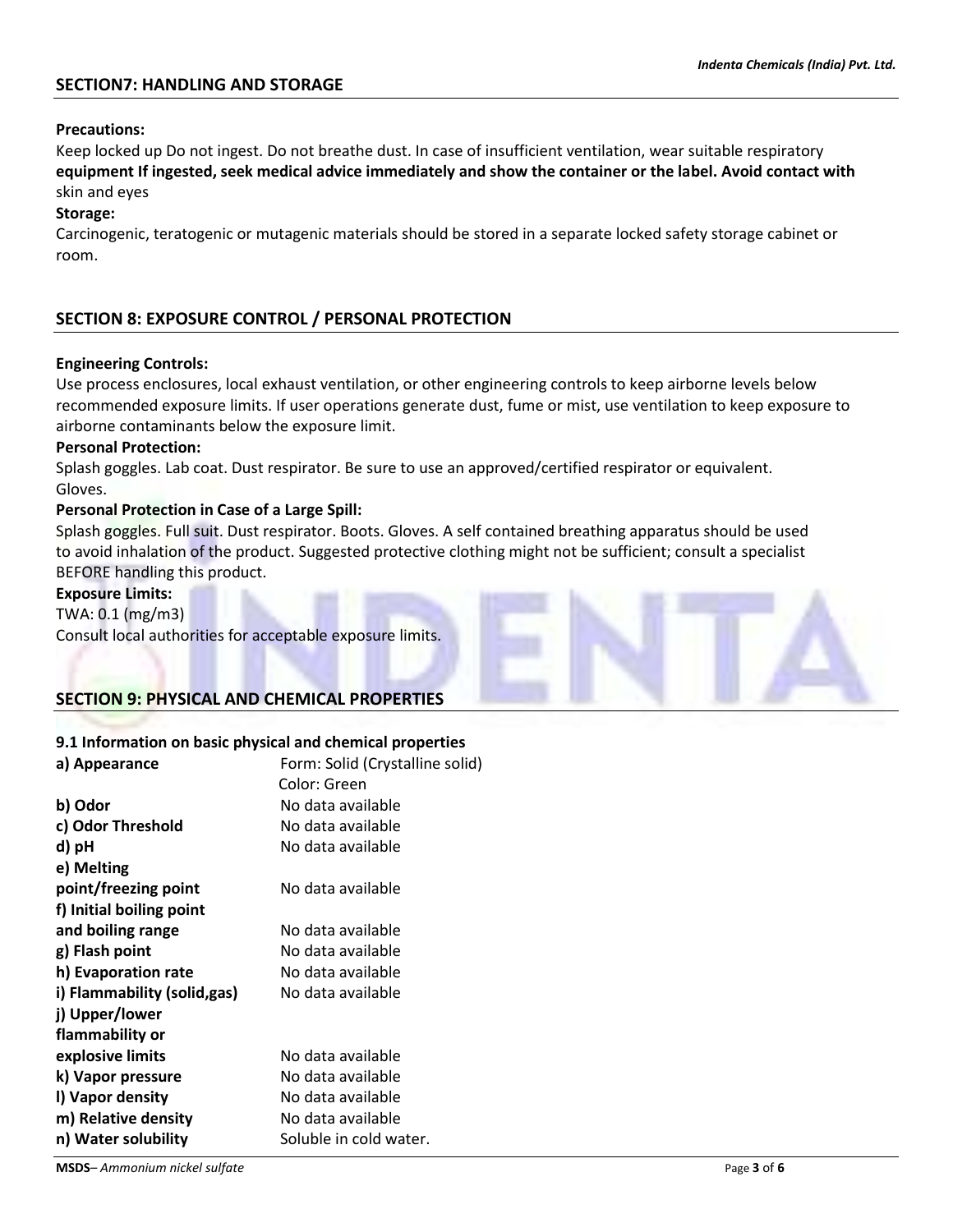| o) Partition coefficient:    |                   |
|------------------------------|-------------------|
| n-octanol/water              | No data available |
| p) Autoignition              |                   |
| temperature                  | No data available |
| q) Decomposition             |                   |
| temperature                  | No data available |
| r) Viscosity                 | No data available |
| s) Explosive properties      | No data available |
| t) Oxidizing properties      | No data available |
| 9.2 Other safety information |                   |
| No data available            |                   |

# **SECTION 10: STABILITY AND REACTIVITY**

**Stability:** The product is stable. **Instability Temperature:**Not available. **Conditions of Instability:** Not available. **Incompatibility with various substances:** Not available. **Corrosivity:** Non-corrosive in presence of glass. **Special Remarks on Reactivity:** Not available. **Special Remarks on Corrosivity:** Not available. **Polymerization:** No.

# **SECTION 11: TOXICOLOGICAL INFORMATION**

**Routes of Entry:** Eye contact. Inhalation. Ingestion. **Toxicity to Animals:** Acute oral toxicity (LD50): 400 mg/kg [Rat]. **Chronic Effects on Humans:** CARCINOGENIC EFFECTS: Classified A1 (Confirmed for human.) by ACGIH, 1 (Proven for human.) by IARC, + (PROVEN) by OSHA. Classified 2 (Reasonably anticipated.) by NTP. The substance is toxic to lungs, mucous membranes. **Other Toxic Effects on Humans:** Extremely hazardous in case of ingestion, of inhalation. Very hazardous in case of skin contact (irritant). **Special Remarks on Toxicity to Animals:** Not available. **Special Remarks on Chronic Effects on Humans:** Not available. **Special Remarks on other Toxic Effects on Humans:** Not available.

# **SECTION 12: ECOLOGICAL INFORMATION**

**Ecotoxicity:** Not available.

**BOD5 and COD**: Not available.

#### **Products of Biodegradation:**

Possibly hazardous short term degradation products are not likely. However, long term degradation products may arise.

**Toxicity of the Products of Biodegradation**: The products of degradation are more toxic. **Special Remarks on the Products of Biodegradation**: Not available.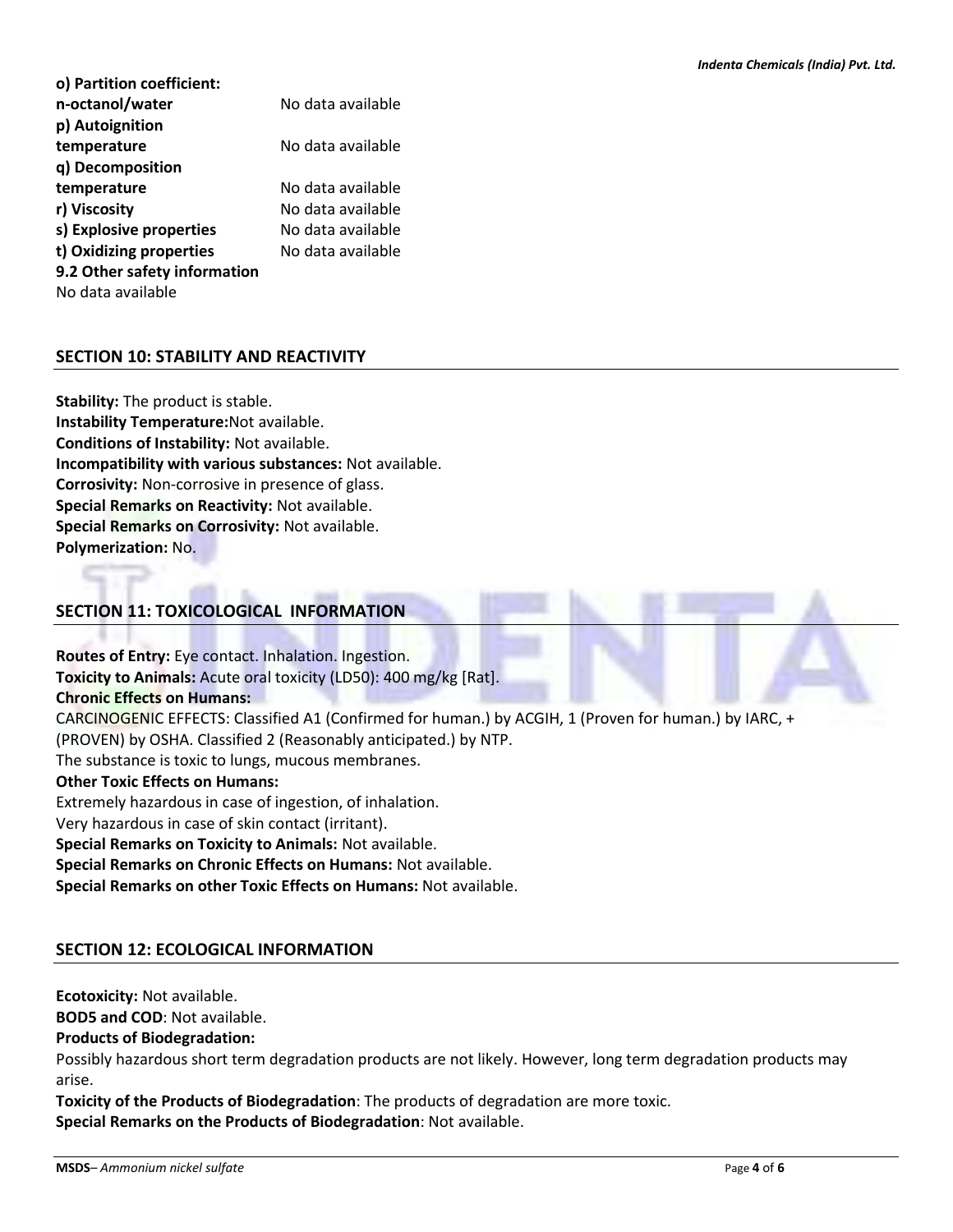**Waste Disposal:**

## **SECTION 14: TRANSPORT INFORMATION**

**DOT Classification:** Not a DOT controlled material (United States). **Identification:** Not applicable. **Special Provisions for Transport:** Not applicable.

# **SECTION 15: OTHER REGULATORY INFORMATION**

#### **Federal and State Regulations:**

California prop. 65: This product contains the following ingredients for which the State of California has found to cause cancer, birth defects or other reproductive harm, which would require a warning under the statute: Nickel ammonium sulfate California prop. 65: This product contains the following ingredients for which the State of California has found to cause cancer which would require a warning under the statute: Nickel ammonium sulfate Pennsylvania RTK: Nickel ammonium sulfate Massachusetts RTK: Nickel ammonium sulfate TSCA 8(b) inventory: Nickel ammonium sulfate SARA 313 toxic chemical notification and release reporting: Nickel ammonium sulfate CERCLA: Hazardous substances.: Nickel ammonium sulfate **Other Regulations:** OSHA: Hazardous by definition of Hazard Communication Standard (29 CFR 1910.1200). **Other Classifications: WHMIS (Canada):** CLASS D-1B: Material causing immediate and serious toxic effects (TOXIC). CLASS D-2A: Material causing other toxic effects (VERY TOXIC). **DSCL (EEC):** R22- Harmful if swallowed. R38- Irritating to skin. R41- Risk of serious damage to eyes. R45- May cause cancer. **HMIS (U.S.A.): Health Hazard:** 3 **Fire Hazard:** 0 **Reactivity: 0**

## **SECTION 16: ADDITIONAL INFORMATION**

This information is provided for documentation purposes only.

The information contained in this Certificate of Analysis and Material Safety Data Sheet is obtained from current and reliable sources. The information contained herein is true and to the best of Indenta Chemicals (India) Pvt. Ltd. knowledge. Nothing herein should be interpreted as a recommendation to infringe existing patents or violate any Laws or Regulation. Final determination of the suitability of the material is the sole responsibility of the user. Customers should purchase products from Indenta Chemicals (India) Pvt. Ltd. with the clear understanding that all products must be used at the customer's own discretion and only after referencing Material Safety Data Sheets (MSDS) and all other relevant technical information specific to the product. Indenta Chemicals (India) Pvt. Ltd. shall not be held responsible